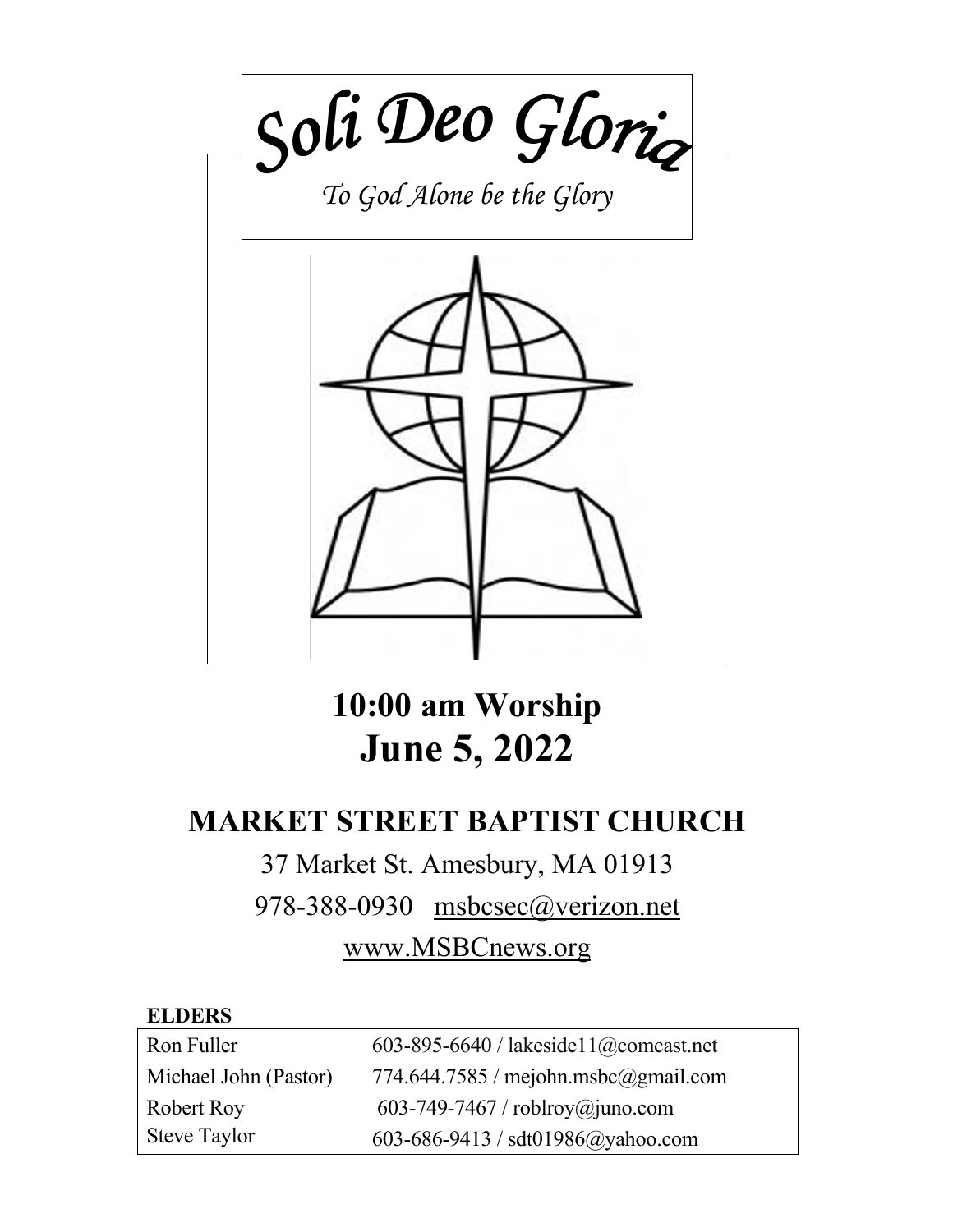*Order of Worship* 

#### **Call to Worship & Prayer of Praise** *Psalm 1*

Blessed is the man who walks not in the counsel of the wicked, nor stands in the way of sinners, nor sits in the seat of scoffers;

#### **But his delight is in the law of the LORD, and on his law he meditates day and night.**

He is like a tree planted by streams of water that yields its fruit in its season, and its leaf does not wither. In all that he does, he prospers.

#### **The wicked are not so, but are like chaff that the wind drives away.**

Therefore the wicked will not stand in the judgment, nor sinners in the congregation of the righteous;

#### **For the LORD knows the way of the righteous, but the way of the wicked will perish.**

## **Hymns of Praise**

**HOW FIRM A FOUNDATION** *(Hymn #456)* How firm a foundation, ye saints of the Lord, Is laid for your faith in His excellent Word! What more can He say than to you He hath said, To you who for refuge to Jesus have fled?

"Fear not, I am with thee; O be not dismayed, For I am thy God and will still give thee aid; I'll strengthen thee, help thee, and cause thee to stand,

Upheld by My righteous, omnipotent hand.

"When thro' fiery trials thy pathway shall lie, My grace, all sufficient, shall be thy supply; The flame shall not hurt thee; I only design Thy dross to consume, and thy gold to refine.

"The soul that on Jesus hath leaned for repose I will not, I will not desert to his foes; That soul, tho' all hell should endeavor to shake, I'll never, no, never, no, never forsake!"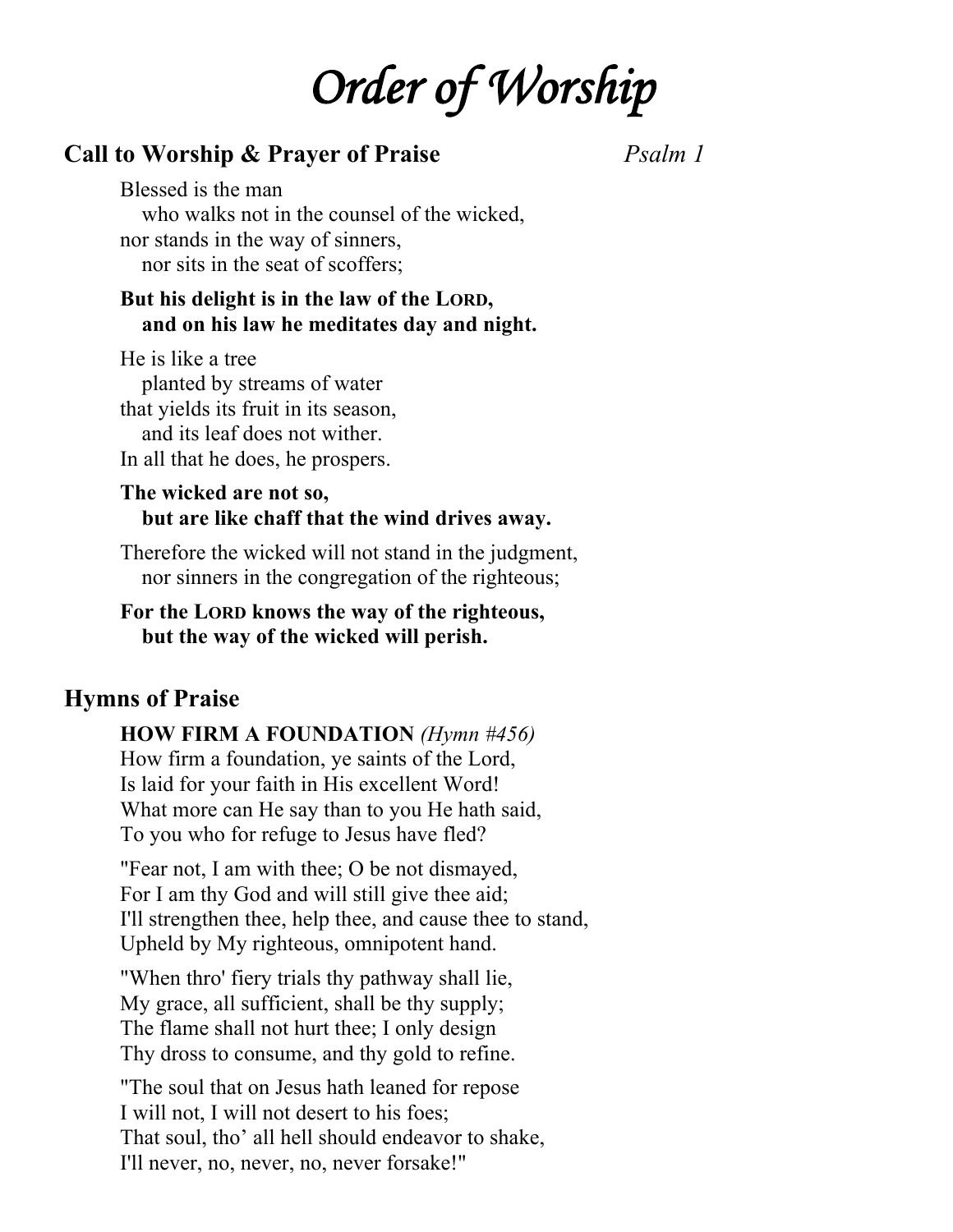#### **BE THOU MY VISION** *(Hymn #83)*

Be Thou my vision, O Lord of my heart; Naught be alleles to me, save that Thou art Thou my best thought, by day or by night, Waking or sleeping, Thy presence my light.

Be Thou my wisdom, and Thou my true Word; I ever with Thee and Thou with me, Lord; Thou my great Father, and I Thy true son, Thou in me dwelling, and I with Thee one.

Riches I heed not, nor man's empty praise, Thou my inheritance, now and always; Thou and Thou only, first in my heart, High King of heaven, my treasure Thou art.

High King of heaven, my victory won, May I reach heaven's joys, O bright heaven's Sun! Heart of my own heart, whatever befall, Still be my vision, O Ruler of all.

## **Scripture Reading**

#### **ACTS 20:17-38**

**<sup>17</sup>** Now from Miletus he sent to Ephesus and called the elders of the church to come to him. <sup>18</sup> And when they came to him, he said to them:

"You yourselves know how I lived among you the whole time from the first day that I set foot in Asia, **<sup>19</sup>** serving the Lord with all humility and with tears and with trials that happened to me through the plots of the Jews; **<sup>20</sup>** how I did not shrink from declaring to you anything that was profitable, and teaching you in public and from house to house, **<sup>21</sup>** testifying both to Jews and to Greeks of repentance toward God and of faith in our Lord Jesus Christ. **<sup>22</sup>**And now, behold, I am going to Jerusalem, constrained by the Spirit, not knowing what will happen to me there, **<sup>23</sup>** except that the Holy Spirit testifies to me in every city that imprisonment and afflictions await me. **<sup>24</sup>**But I do not account my life of any value nor as precious to myself, if only I may finish my course and the ministry that I received from the Lord Jesus, to testify to the gospel of the grace of God. **<sup>25</sup>**And now, behold, I know that none of you among whom I have gone about proclaiming the kingdom will see my face again. **<sup>26</sup>**Therefore I testify to you this day that I am innocent of the blood of all, **<sup>27</sup>** for I did not shrink from declaring to you the whole counsel of God. **<sup>28</sup>** Pay careful attention to yourselves and to all the flock, in which the Holy Spirit has made you overseers, to care for the church of God, which he obtained with his own blood. **<sup>29</sup>** I know that after my departure fierce wolves will come in among you, not sparing the flock; **<sup>30</sup>** and from among your own selves will arise men speaking twisted things, to draw away the disciples after them. **<sup>31</sup>**Therefore be alert, remembering that for three years I did not cease night or day to admonish every one with tears. **<sup>32</sup>**And now I commend you to God and to the word of his grace, which is able to build you up and to give you the inheritance among all those who are sanctified. **<sup>33</sup>** I coveted no one's silver or gold or apparel. **<sup>34</sup>**You yourselves know that these hands ministered to my necessities and to those who were with me. **<sup>35</sup>** In all things I have shown you that by working hard in this way we must help the weak and remember the words of the Lord Jesus, how he himself said, 'It is more blessed to give than to receive.'"

**<sup>36</sup>** And when he had said these things, he knelt down and prayed with them all. <sup>37</sup> And there was much weeping on the part of all; they embraced Paul and kissed him, **<sup>38</sup>** being sorrowful most of all because of the word he had spoken, that they would not see his face again. And they accompanied him to the ship.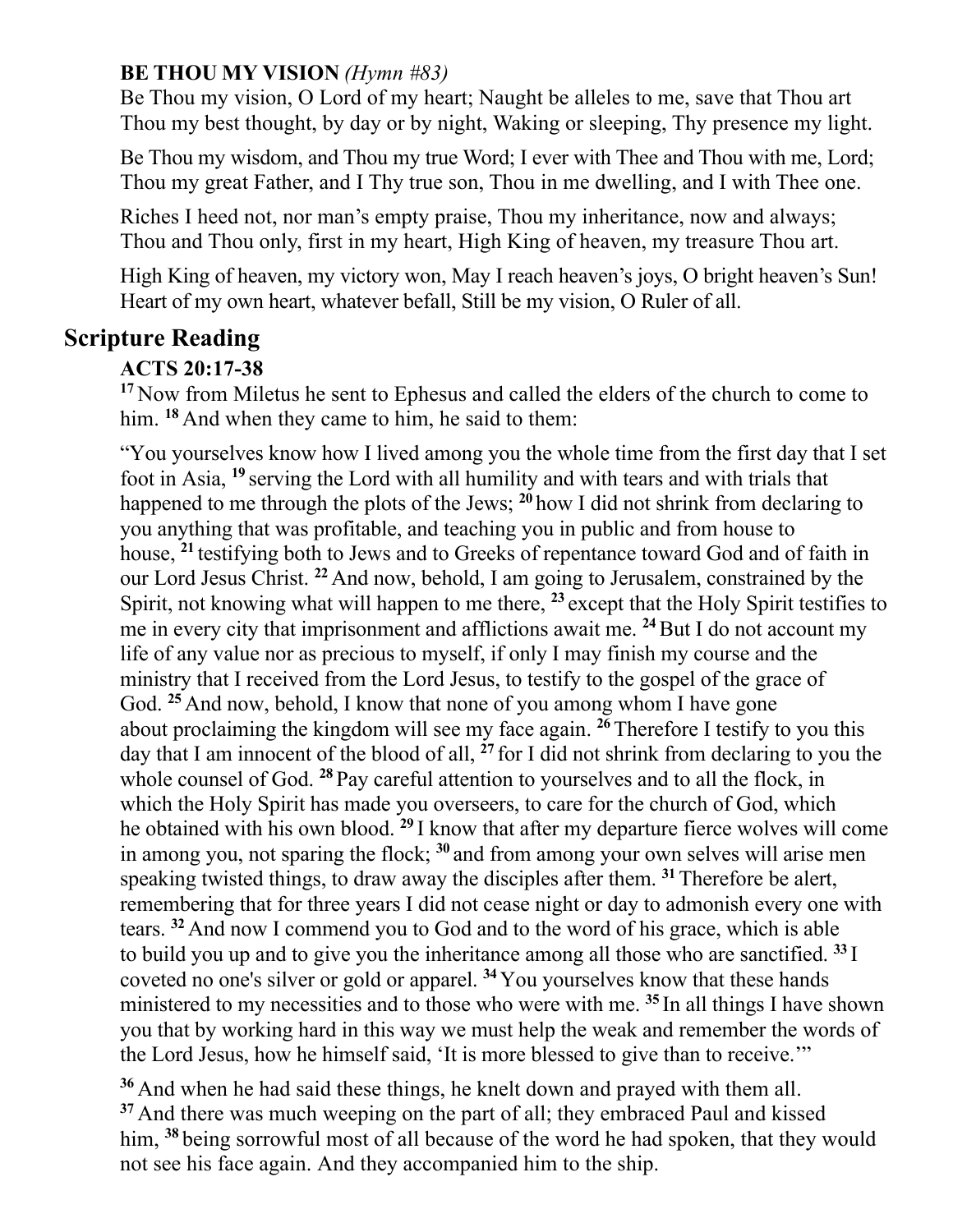# **Hymn of Reflection**

## **SPEAK, O LORD** *(Hymn #432)*

Speak, O Lord, as we come to You To receive the food of your holy word. Take Your truth, plant it deep in us; Shape and fashion us in Your likeness, That the light of Christ might be seen today In our acts of love and our deeds of faith. Speak, O Lord, and fulfil in us All Your purposes, for Your glory.

Teach us Lord full obedience, Holy reverence, true humility. Test our thoughts and our attitudes In the radiance of Your purity. Cause our faith to rise Cause our eyes to see, Your majestic love and authority. Words of power that can never fail; Let their truth prevail over unbelief.

Speak, O Lord, and renew our minds; Help us grasp the heights of Your plans for us. Truths unchanged from the dawn of time, That will echo down through eternity. And by grace we'll stand on Your promises; and by faith we'll walk as You walk with us Speak, O Lord, 'til your church is built And the earth is filled with Your glory.

# **Scripture Readings**

## **EPHESIANS 2:1-10**

And you were dead in the trespasses and sins **<sup>2</sup>** in which you once walked, following the course of this world, following the prince of the power of the air, the spirit that is now at work in the sons of disobedience— **<sup>3</sup>** among whom we all once lived in the passions of our flesh, carrying out the desires of the body and the mind, and were by nature children of wrath, like the rest of mankind. **<sup>4</sup>**ButGod, being rich in mercy, because of the great love with which he loved us, <sup>5</sup> even when we were dead in our trespasses, made us alive together with Christ—by grace you have been saved— <sup>6</sup> and raised us up with him and seated us with him in the heavenly places in Christ Jesus, <sup>7</sup> so that in the coming ages he might show the immeasurable riches of his grace in kindness toward us in Christ Jesus. **<sup>8</sup>**For by grace you have been saved through faith. And this is not your own doing; it is the gift of God, <sup>9</sup> not a result of works, so that no one may boast. <sup>10</sup> For we are his workmanship, created in Christ Jesus for good works, which God prepared beforehand, that we should walk in them.

## **2 PETER 3:14-18**

**<sup>14</sup>** Therefore, beloved, since you are waiting for these, be diligent to be found by him without spot or blemish, and at peace. **<sup>15</sup>** And count the patience of our Lord as salvation, just as our beloved brother Paul also wrote to you according to the wisdom given him, **<sup>16</sup>** as he does in all his letters when he speaks in them of these matters. There are some things in them that are hard to understand, which the ignorant and unstable twist to their own destruction, as they do the other Scriptures. **<sup>17</sup>** You therefore, beloved, knowing this beforehand, take care that you are not carried away with the error of lawless people and lose your own stability. **<sup>18</sup>**But grow in the grace and knowledge of our Lord and Savior Jesus Christ. To him be the glory both now and to the day of eternity. Amen.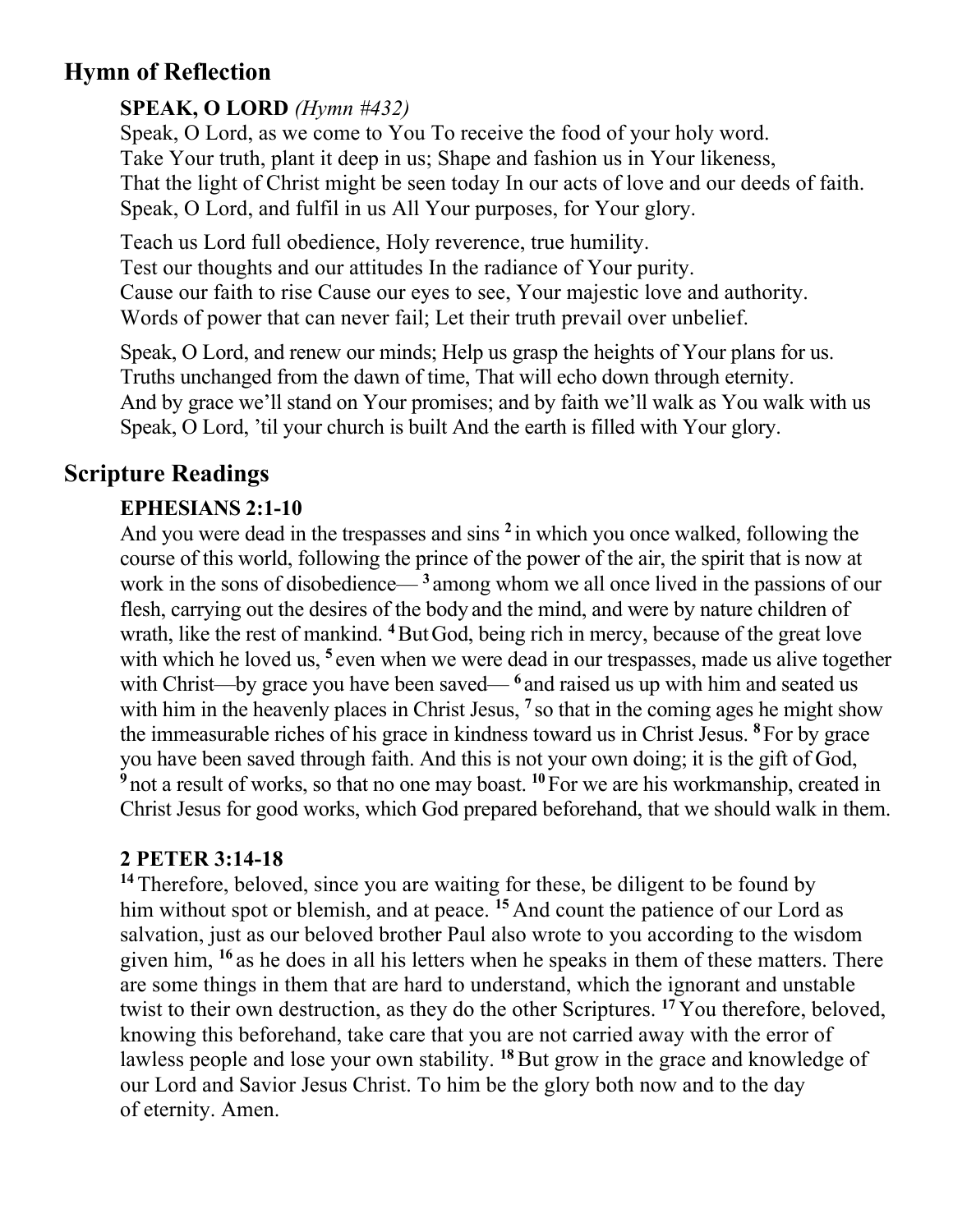# **Sermon "Our Beloved Brother Paul"**

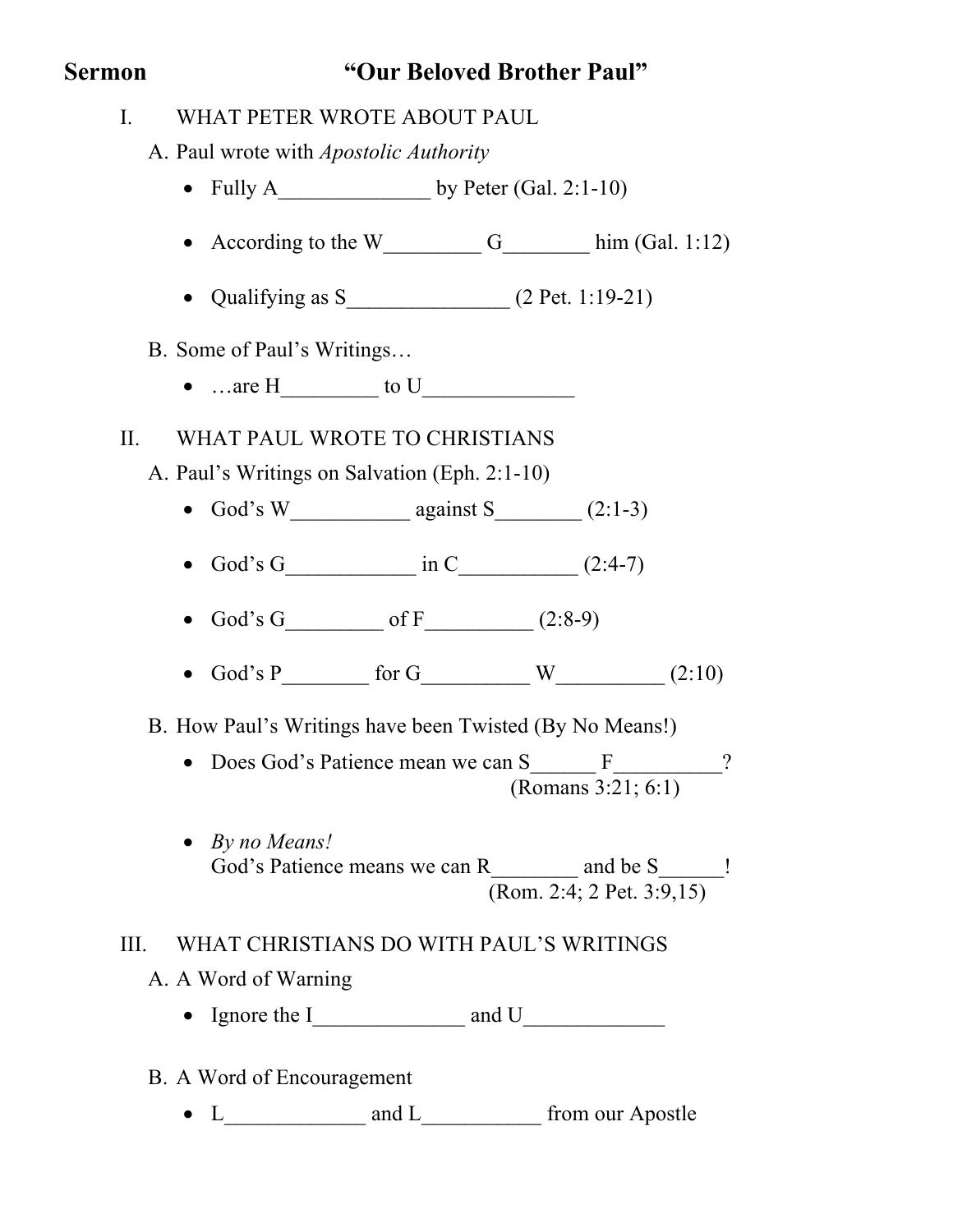#### **JESUS, KEEP ME NEAR THE CROSS** (Hymn #233)

Jesus, keep me near the cross; There a precious fountain, Free to all, a healing stream, Flows from Calvary's mountain. In the cross, in the cross, Be my glory ever, Till my raptured soul shall find Rest beyond the river.

Near the cross, a trembling soul, Love and mercy found me; There the bright and morning star Sheds its beams around me. In the cross, in the cross, Be my glory ever, Till my raptured soul shall find Rest beyond the river.

Near the cross! O Lamb of God, Bring its scenes before me; Help me walk from day to day With its shadow o'er me. In the cross, in the cross, Be my glory ever, Till my raptured soul shall find Rest beyond the river.

Near the cross I'll watch and wait, Hoping, trusting ever, Till I reach the golden strand Just beyond the river. In the cross, in the cross, Be my glory ever, Till my raptured soul shall find Rest beyond the river. CCLI #224799

# **Doxology & Dedication of Tithes and Offerings**

# **The Apostle's Creed**

I believe in God, the Father almighty, Maker of heaven and earth.

And in Jesus Christ, his only begotten Son, our Lord, who was conceived by the Holy Spirit born of the virgin Mary. suffered under Pontius Pilate, was crucified, dead, and buried; on the third day he rose again from the dead. He ascended into heaven and sits at the right hand of God the Father almighty. From there he will come to judge the living and the dead.

I believe in the Holy Spirit, the holy Christian Church, the communion of saints, the forgiveness of sins, the resurrection of the body, and the life everlasting. Amen.